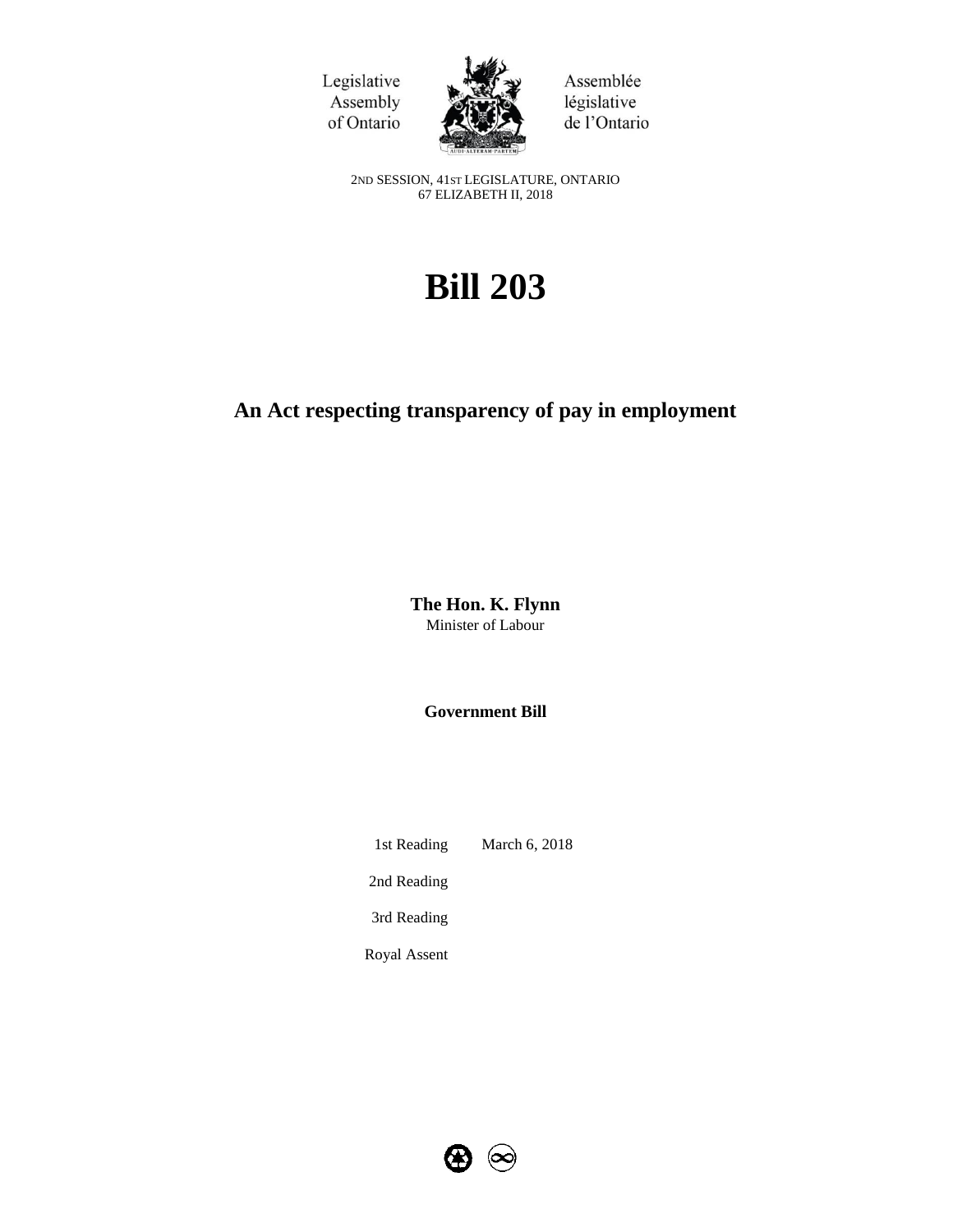#### EXPLANATORY NOTE

The *Pay Transparency Act, 2018* is enacted. The Act establishes requirements relating to the disclosure of information about the compensation of employees and prospective employees.

Section 4 prohibits employers from seeking compensation history information about an applicant for a position. Section 5 requires employers to include in any publicly advertised job posting information about the expected compensation or range of compensation for the position. Section 6 requires prescribed employers to prepare pay transparency reports that include information about the employer, the employer's workforce composition and differences in compensation in the employer's workforce with respect to gender and other prescribed characteristics.

Section 7 is an anti-reprisal provision that prohibits employers, or persons acting on their behalf, from intimidating, dismissing or otherwise penalizing employees for, among other things, making inquiries about the employee's compensation, disclosing their compensation or asking the employer to comply with the Act or the regulations. Complaints by employees that an employer has contravened the anti-reprisal provision may be dealt with by arbitration or by filing a complaint with the Ontario Labour Relations Board.

Sections 8 to 11 address the powers and duties of compliance officers who may be appointed to enforce the Act. Compliance officers may conduct compliance audits, and if an officer believes that a person has contravened a provision of this Act or the regulations, the officer may issue a notice of contravention to the person under section 12. Sections 13 to 15 specify the procedures that apply for disputing a notice of contravention before the Ontario Labour Relations Board and enforcing the notice in a court.

Miscellaneous provisions are included addressing limitation periods and other matters, and related regulationmaking powers are added.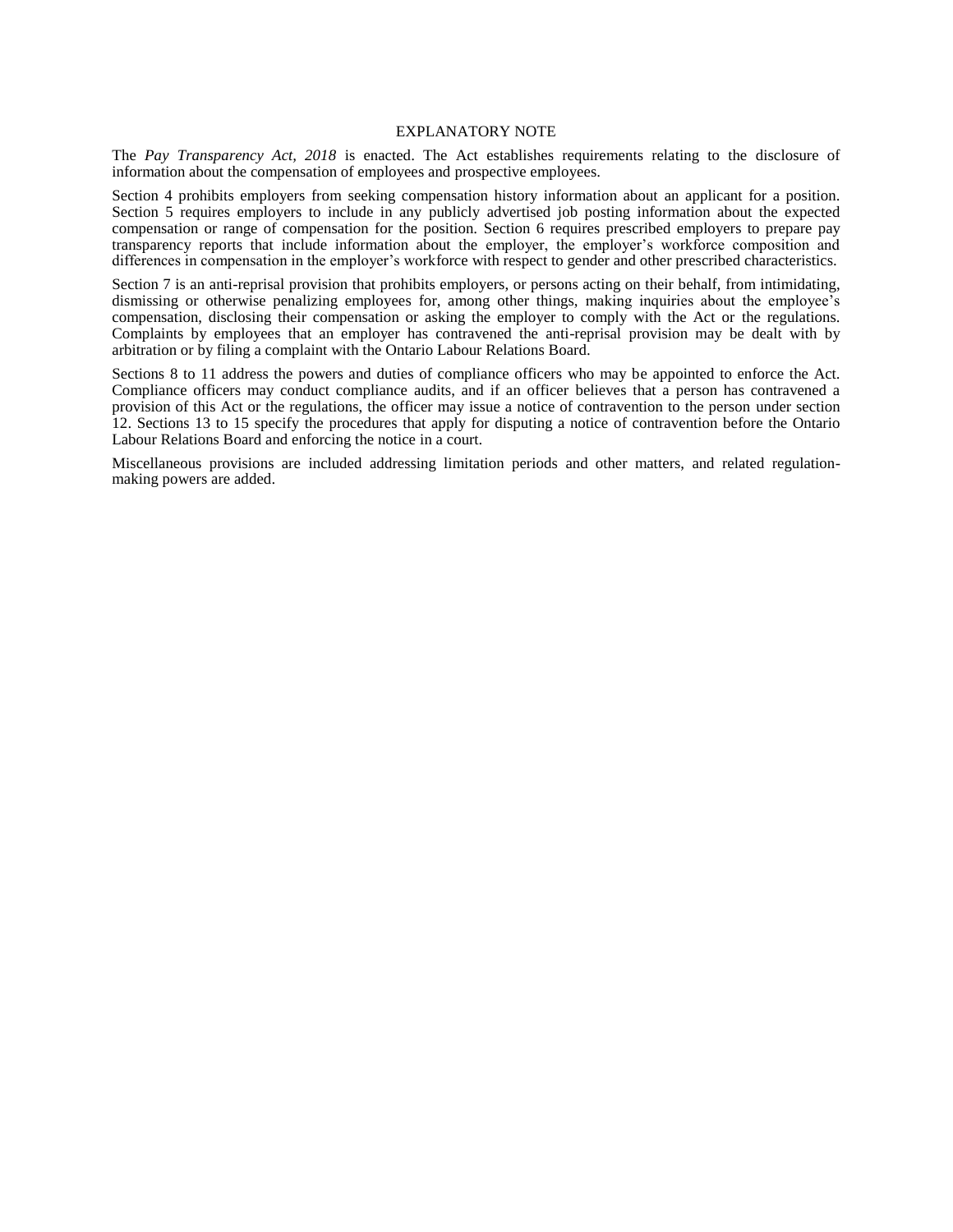# **Bill 203 2018**

# **An Act respecting transparency of pay in employment**

#### **CONTENTS**

I[NTERPRETATION](#page-2-0), APPLICATION, ETC.

| 1.  | Definitions                           |
|-----|---------------------------------------|
| 2.  | Minister responsible                  |
| 3.  | Crown bound                           |
|     | <b>COMPENSATION HISTORY</b>           |
| 4.  | Compensation history                  |
|     | <b>COMPENSATION RANGE INFORMATION</b> |
| 5.  | Compensation range information        |
|     | PAY TRANSPARENCY REPORTS              |
| 6.  | Pay transparency reports              |
|     | ANTI-REPRISAL                         |
| 7.  | Anti-reprisal                         |
|     | <b>COMPLIANCE</b>                     |
| 8.  | Compliance officers                   |
| 9.  | Powers and duties of officers         |
| 10. | Officers not compellable              |
| 11. | Compliance audits                     |
| 12. | Notice of contravention               |
| 13. | Review of notice of contravention     |
| 14. | When no decision after six months     |
| 15. | Filing of notice of contravention     |
|     | <b>MISCELLANEOUS</b>                  |
| 16. | Limitation period                     |
| 17. | Persons from Board not compellable    |
| 18. | Service of documents                  |
|     | <b>REGULATIONS</b>                    |
| 19. | Regulations                           |
|     | <b>COMMENCEMENT AND SHORT TITLE</b>   |
| 20. | Commencement                          |
| 21. | Short title                           |

<span id="page-2-0"></span>Her Majesty, by and with the advice and consent of the Legislative Assembly of the Province of Ontario, enacts as follows:

INTERPRETATION, APPLICATION, ETC.

# **Definitions**

<span id="page-2-1"></span>**1** In this Act,

"applicant" means an individual who applies for employment with an employer, other than an individual who is an employee of the employer at the time of applying; ("candidat")

"Board" means the Ontario Labour Relations Board; ("Commission")

"compensation" means all payments and benefits paid or provided to or for the benefit of a person who performs functions that entitle the person to be paid a fixed or ascertainable amount; ("rémunération")

"employee" has the same meaning as in the *Employment Standards Act, 2000*; ("employé")

"employer" has the same meaning as in the *Employment Standards Act, 2000*; ("employeur")

"Minister" means the member of the Executive Council to whom responsibility for the administration of this Act is assigned or transferred under the *Executive Council Act*; ("ministre")

"Ministry" means the ministry of the Minister; ("ministère")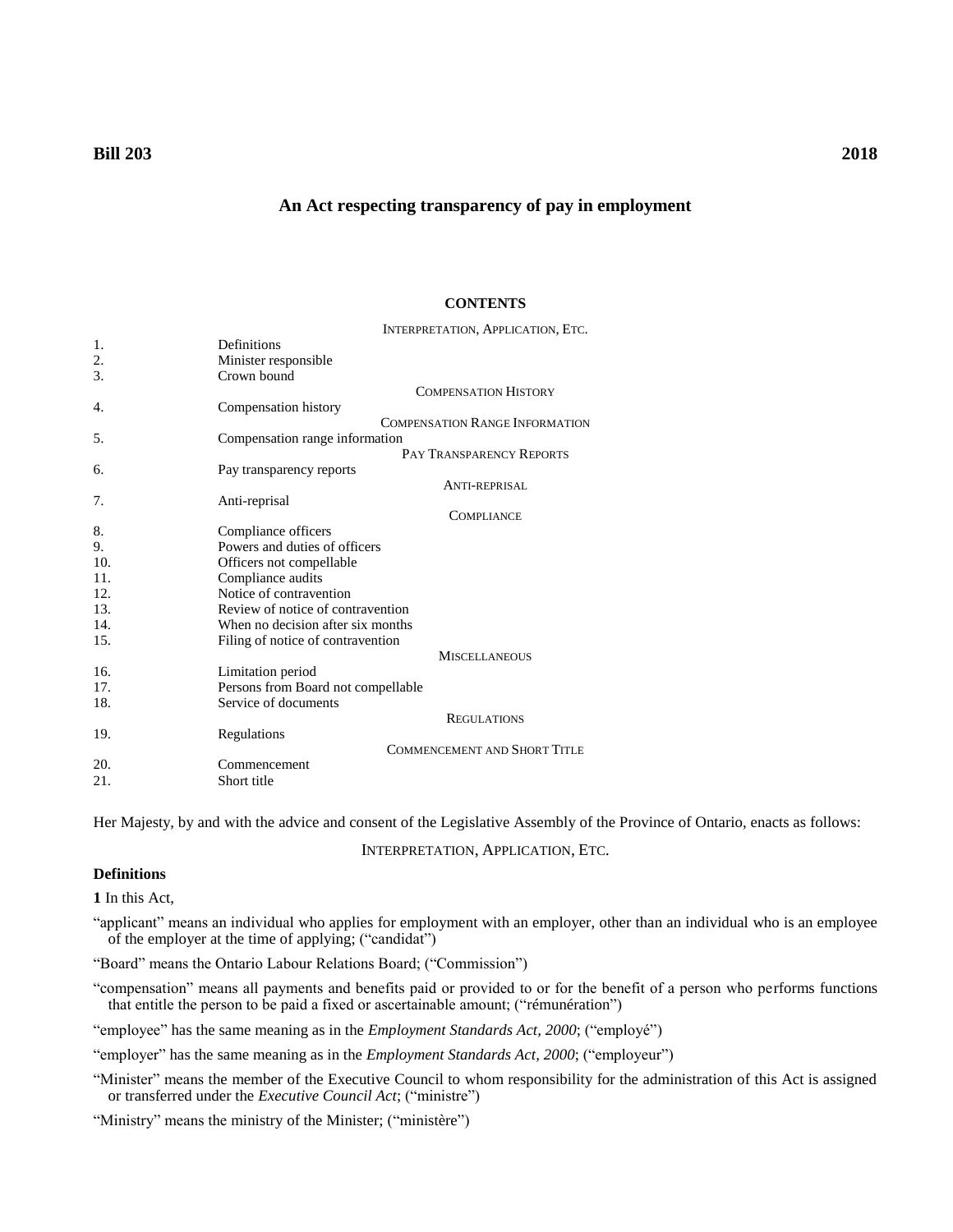"prescribed" means prescribed by the regulations; ("prescrit")

"publicly advertised job posting" means an external job posting for a specific job that an employer advertises to the general public in any manner, but for greater certainty does not include recruitment campaigns, general help wanted signs or positions that are only advertised to existing employees of the employer; ("annonce publique de poste")

"regulations" means the regulations made under this Act. ("règlement")

#### **Minister responsible**

<span id="page-3-0"></span>**2** (1) The Minister is responsible for the administration of this Act.

#### **Policies**

(2) The Minister may establish policies respecting the interpretation, administration and enforcement of this Act.

## **Delegation of powers**

(3) Where, under this Act or the regulations, any power or duty is granted to or vested in the Minister or the Deputy Minister of the Ministry, the Minister or Deputy Minister may, in writing, delegate that power or duty from time to time to any employee in the Ministry, subject to such limitations, restrictions, conditions and requirements as the Minister or Deputy Minister may set out in the delegation.

#### **Crown bound**

<span id="page-3-2"></span><span id="page-3-1"></span>**3** This Act binds the Crown.

#### COMPENSATION HISTORY

#### **Compensation history**

<span id="page-3-3"></span>**4** (1) No employer shall seek compensation history information about an applicant by any means, whether personally or through an agent.

#### **Unprompted disclosure**

(2) Nothing in this section prohibits an applicant from voluntarily and without prompting disclosing compensation history information to an employer or an employer's agent.

#### **Comparable compensation**

(3) Nothing in this section prohibits an employer from seeking information about the ranges of compensation or aggregate compensation provided for positions comparable to the position for which the applicant is applying.

#### **Use of information**

(4) Where an applicant has made a disclosure of compensation history information described in subsection (2) or the employer has obtained information described in subsection (3), nothing in this section prohibits the employer from considering or relying on such information in determining compensation for the applicant.

#### **Exception, public information**

<span id="page-3-4"></span>(5) This section does not apply to compensation history information that is publicly available.

#### COMPENSATION RANGE INFORMATION

#### **Compensation range information**

<span id="page-3-6"></span><span id="page-3-5"></span>**5** Every employer who advertises a publicly advertised job posting shall include in the posting information about the expected compensation for the position or the range of expected compensation for the position.

#### PAY TRANSPARENCY REPORTS

#### **Pay transparency reports**

<span id="page-3-7"></span>**6** (1) Every prescribed employer shall, with respect to each prescribed reporting period, prepare a pay transparency report that complies with the requirements in the regulations and that contains the prescribed information relating to the employer, the employer's workforce composition and differences in compensation in the employer's workforce with respect to gender and other prescribed characteristics.

#### **Same**

(2) The prescribed employer shall submit the pay transparency report to the Ministry by the prescribed time, and in accordance with any prescribed requirements.

### **Posting**

(3) The prescribed employer shall post the pay transparency report online or in at least one conspicuous place in every workplace of the employer where it is likely to come to the attention of employees in that workplace.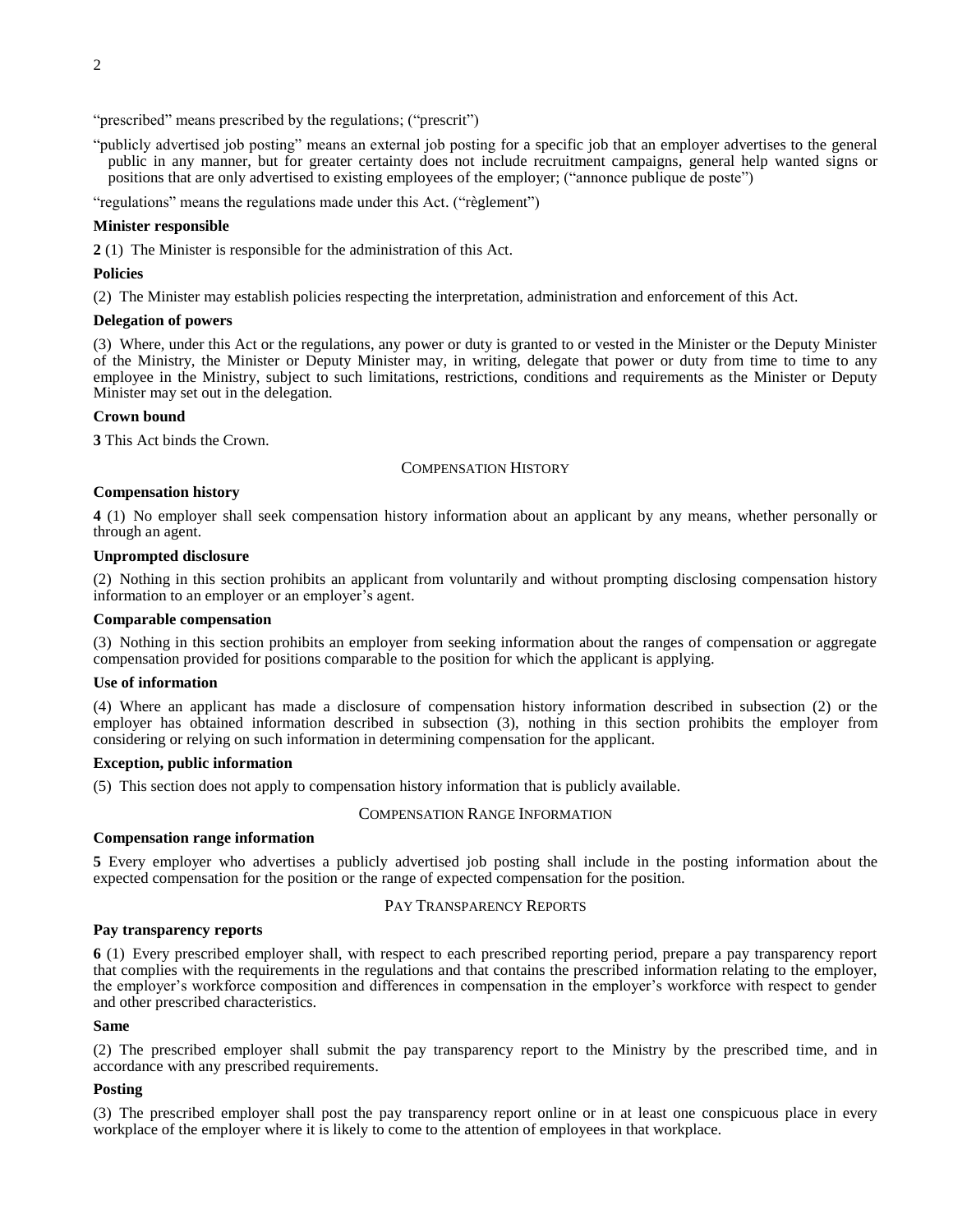#### **Publication**

(4) The Ministry may publish, or otherwise make available to the public, the pay transparency reports submitted under subsection (2).

#### **Internet publication**

<span id="page-4-0"></span>(5) Authority to publish under subsection (4) includes authority to publish on the Internet.

#### ANTI-REPRISAL

#### **Anti-reprisal**

<span id="page-4-1"></span>**7** (1) No employer or person acting on behalf of an employer shall intimidate, dismiss or otherwise penalize an employee or threaten to do so because the employee has,

- (a) made inquiries to the employer about the employee's compensation;
- (b) disclosed the employee's compensation to another employee;
- (c) made inquiries about a pay transparency report made under section 6, or about information contained in such a report;
- (d) given information about the employer's compliance or non-compliance with the requirements of this Act or the regulations to the Ministry; or
- (e) asked the employer to comply with this Act or the regulations.

#### **Arbitration**

(2) Where an employee complains that an employer or person acting on behalf of an employer has contravened subsection (1), the employee may either,

- (a) have the matter dealt with by final and binding settlement by arbitration under a collective agreement, where one is in place; or
- (b) file a complaint with the Board, in which case any rules governing the practice and procedure of the Board apply, with all necessary modifications, to the complaint.

#### **Board may inquire**

(3) The Board may inquire into any complaint filed under clause (2) (b), and where it does so, the following provisions of the *Labour Relations Act, 1995* apply, with any necessary modifications, for the purposes of this Act:

- 1. Section 96, except subsection (5).
- 2. Section 110, including, for greater certainty, the power to make rules under subsection 110 (18).
- 3. Section 111.
- 4. Section 114.
- 5. Section 116.

# **Onus of proof**

(4) On an inquiry by the Board into a complaint filed under clause (2) (b), the burden of proof that an employer or person acting on behalf of an employer did not act contrary to subsection (1) lies upon the employer or the person acting on behalf of the employer.

#### **Board may substitute penalty**

(5) Where, on an inquiry by the Board into a complaint filed under clause (2) (b), the Board determines that an employee has been discharged or otherwise disciplined by an employer for cause and the contract of employment or the collective agreement, as the case may be, does not contain a specific penalty for the infraction, the Board may substitute such other penalty for the discharge or discipline as seems just and reasonable in all the circumstances.

#### **Jurisdiction when complaint by public servant**

(6) For greater certainty, the Board shall exercise jurisdiction under this section when a complaint filed under clause (2) (b) is in respect of an employee who is a public servant within the meaning of the *Public Service of Ontario Act, 2006*.

## **Exception**

(7) Despite subsection (2), a complaint by a person who is subject to a rule or code of discipline under the *Police Services Act* in relation to an alleged contravention of subsection (1) shall be dealt with under that Act.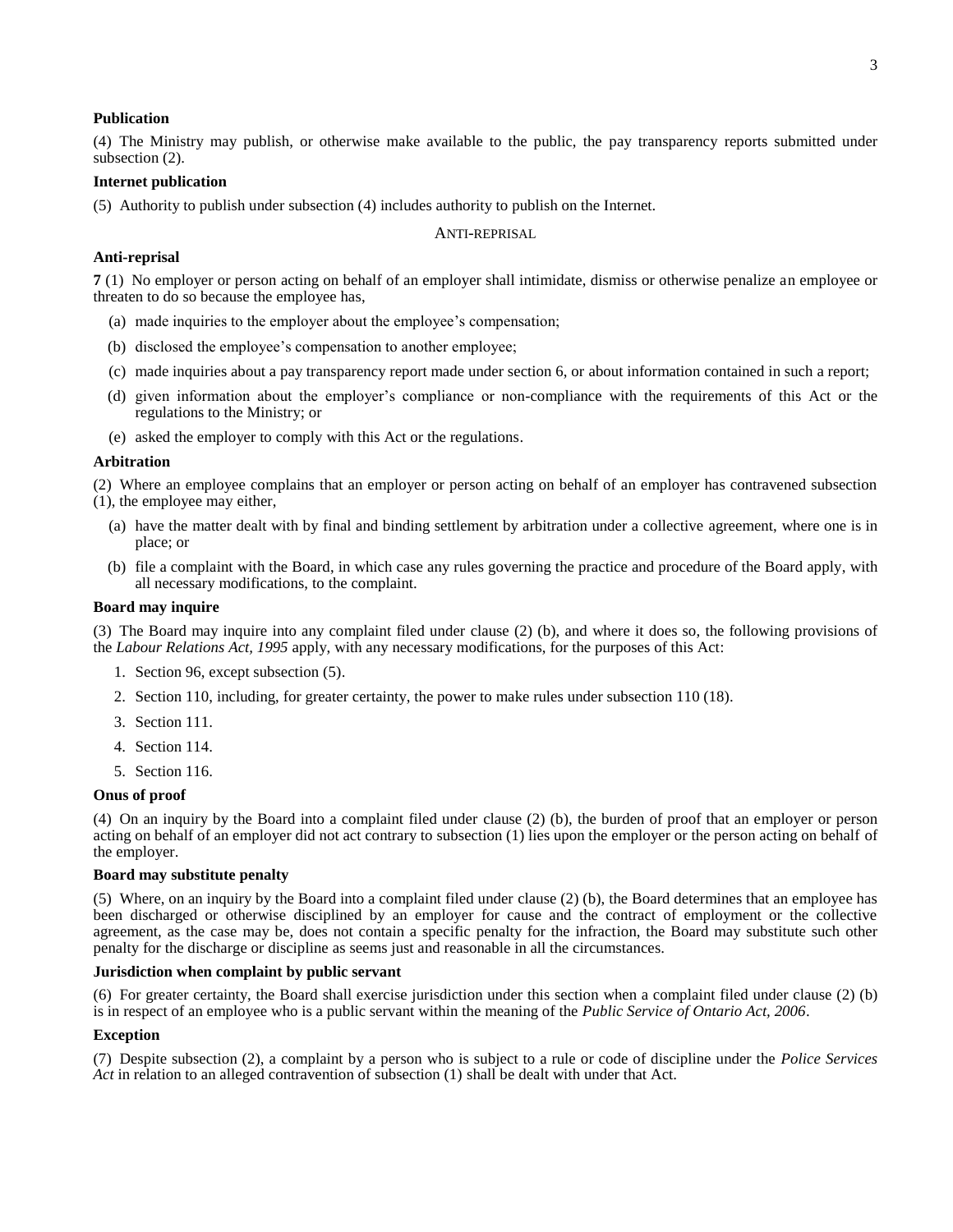# **COMPLIANCE**

# <span id="page-5-0"></span>**Compliance officers**

<span id="page-5-1"></span>**8** (1) Such persons as are considered necessary to enforce this Act and the regulations may be appointed under Part III of the *Public Service of Ontario Act, 2006* as compliance officers.

# **Certificate of appointment**

(2) The Deputy Minister of the Ministry shall issue a certificate of appointment bearing the Deputy Minister's signature or a facsimile of it to every compliance officer.

# **Powers and duties of officers**

<span id="page-5-2"></span>**9** (1) A compliance officer may exercise the powers conferred upon compliance officers under this Act and shall perform the duties imposed upon compliance officers under this Act.

#### **Officers to follow policies**

(2) A compliance officer shall follow any policies established by the Minister under subsection 2 (2).

# **Hearing not required**

(3) A compliance officer is not required to hold a hearing in exercising any power or making any decision under this Act.

# **Officers not compellable**

<span id="page-5-3"></span>**10** (1) A compliance officer is not a competent or compellable witness in a civil proceeding respecting any information given or obtained, statements made or received, or records or other things produced or received under this Act except for the purpose of carrying out the officer's duties under this Act.

# **Same**

(2) A compliance officer shall not be compelled in a civil proceeding to produce any record or other thing the officer has made or received under this Act except for the purpose of carrying out the officer's duties under this Act.

# **Compliance audits**

<span id="page-5-4"></span>**11** (1) A compliance officer may, without a warrant, conduct a compliance audit of an employer and, for that purpose, may enter and inspect any place in order to investigate a possible contravention of this Act or to perform an inspection to ensure that this Act is being complied with.

#### **Requirements re conduct of audit**

(2) A compliance audit and any related inspection and investigation shall be conducted in accordance with any requirements set out in the regulations.

# **Powers of officer**

(3) A compliance officer conducting an investigation or inspection as part of a compliance audit may,

- (a) examine a record or other thing that the officer thinks may be relevant to the investigation or inspection;
- (b) require the production of a record or other thing that the officer thinks may be relevant to the investigation or inspection;
- (c) remove for review and copying a record or other thing that the officer thinks may be relevant to the investigation or inspection;
- (d) in order to produce a record in readable form, use data storage, information processing or retrieval devices or systems that are normally used in carrying on business in the place; and
- (e) question any person on matters the officer thinks may be relevant to the investigation or inspection.

#### **Copy admissible in evidence**

(4) A copy of a record that purports to be certified by a compliance officer as being a true copy of the original is admissible in evidence to the same extent as the original, and has the same evidentiary value.

#### **Obligation to produce and assist**

(5) If a compliance officer demands that a record or other thing be produced, the person who has custody of the record or thing shall produce it and, in the case of a record, shall on request provide any assistance that is reasonably necessary to interpret the record or to produce it in a readable form.

#### **Obstruction**

(6) No person shall hinder, obstruct or interfere with or attempt to hinder, obstruct or interfere with a compliance officer conducting an investigation or inspection.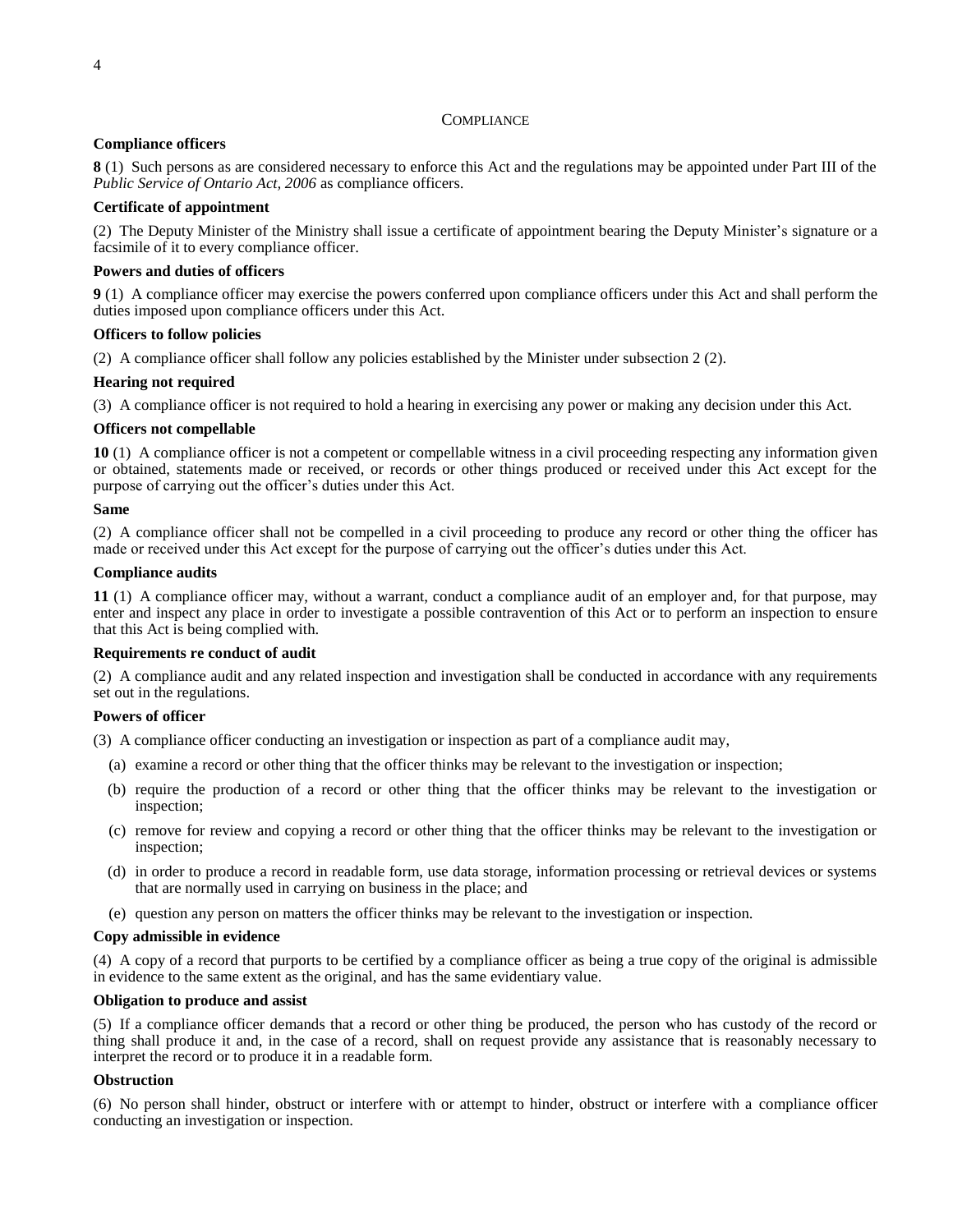#### **Same**

(7) No person shall,

- (a) refuse to answer questions on matters that a compliance officer thinks may be relevant to an investigation or inspection; or
- (b) provide a compliance officer with information on matters the officer thinks may be relevant to an investigation or inspection that the person knows to be false or misleading.

#### **Separate inquiries**

(8) No person shall prevent or attempt to prevent a compliance officer from making inquiries of any person separate and apart from another person under clause (3) (e).

#### **Notice of contravention**

<span id="page-6-0"></span>**12** (1) If a compliance officer believes that a person has contravened a provision of this Act or the regulations, the officer may issue a notice to the person setting out the officer's belief and specifying the amount of the penalty for the contravention.

#### **Amount of penalty**

(2) The amount of the penalty shall be determined in accordance with the regulations.

#### **Penalty within range**

(3) If a range has been prescribed as the penalty for a contravention, the compliance officer shall determine the amount of the penalty in accordance with the prescribed criteria, if any.

#### **Information**

(4) The notice shall contain or be accompanied by information setting out the nature of the contravention.

#### **Service**

(5) A notice issued under this section shall be served on the person in accordance with the regulations.

#### **Deemed contravention**

(6) The person shall be deemed to have contravened the provision set out in the notice if,

- (a) the person fails to apply to the Board for a review of the notice within the period set out in subsection 13 (1); or
- (b) the person applies to the Board for a review of the notice and the Board finds that the person contravened the provision set out in the notice.

#### **Penalty**

(7) A person who is deemed to have contravened a provision of this Act or the regulations shall pay to the Minister of Finance the penalty for the deemed contravention in accordance with the regulations.

#### **Publication re notice of contraventions**

(8) If a person, including an individual, is deemed under subsection (6) to have contravened a provision of this Act or the regulations after having been issued a notice of contravention, the Ministry may publish or otherwise make available to the general public the name of the person, a description of the deemed contravention, the date of the deemed contravention and the penalty for the deemed contravention.

#### **Internet publication**

(9) Authority to publish under subsection (8) includes authority to publish on the Internet.

#### **Disclosure**

(10) Any disclosure made under subsection (8) shall be deemed to be in compliance with clause 42 (1) (e) of the *Freedom of Information and Protection of Privacy Act*.

#### **Director**

(11) This section does not apply with respect to a contravention of this Act or the regulations by a director or officer of an employer that is a corporation.

#### **Review of notice of contravention**

<span id="page-6-1"></span>**13** (1) A person against whom a notice of contravention has been issued under section 12 may dispute the notice if the person makes a written application to the Board for a review,

- (a) within 30 days after the date of service of the notice; or
- (b) if the Board considers it appropriate in the circumstances to extend the time for applying, within the period specified by the Board.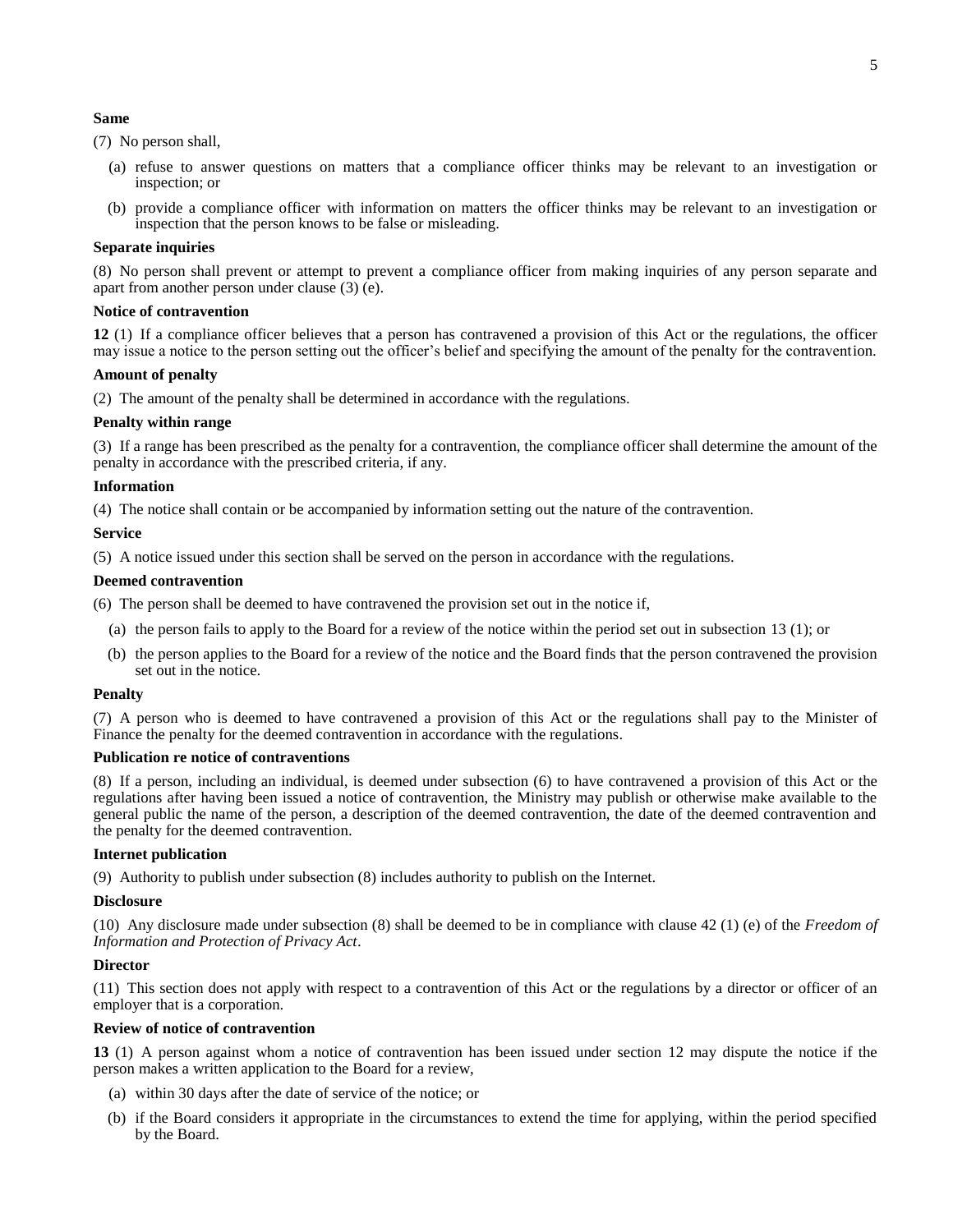# **Hearing**

(2) The Board shall hold a hearing for the purposes of the review.

# **Parties**

(3) The parties to the review are the person against whom the notice was issued and the Ministry.

# **Parties given full opportunity**

(4) The Board shall give the parties full opportunity to present their evidence and make their submissions.

# **Practice and procedure for review**

(5) The Board shall determine its own practice and procedure with respect to a review under this section.

# **Rules**

(6) The chair of the Board may make rules with respect to a review under this section,

- (a) governing the Board's practice and procedure and the exercise of its powers; and
- (b) providing for forms and their use.

# **Conflict with** *Statutory Powers Procedure Act*

(7) If there is a conflict between the rules made under this section and the *Statutory Powers Procedure Act*, the rules under this section prevail.

#### **Rules not regulations**

(8) Rules made under this section are not regulations within the meaning of Part III (Regulations) of the *Legislation Act, 2006*.

#### **Quorum**

(9) The chair or a vice-chair of the Board constitutes a quorum for the purposes of this section and is sufficient for the exercise of the jurisdiction and powers of the Board under it.

#### **Decision final**

(10) A decision of the Board is final and binding upon the parties to the review and any other parties as the Board may specify.

#### **Judicial review**

(11) Nothing in subsection (10) prevents a court from reviewing a decision of the Board under this section, but a decision of the Board concerning the interpretation of this Act or the regulations shall not be overturned unless the decision is unreasonable.

#### **Onus**

(12) On a review under this section, the onus is on the Ministry to establish, on a balance of probabilities, that the person against whom the notice of contravention was issued contravened the provision of this Act or the regulations indicated in the notice.

#### **Decision**

(13) The Board may,

- (a) find that the person did not contravene the provision and rescind the notice;
- (b) find that the person did contravene the provision and affirm the notice; or
- (c) find that the person did contravene the provision but amend the notice by reducing the penalty.

#### **When no decision after six months**

<span id="page-7-0"></span>**14** (1) This section applies if the Board has commenced a hearing to review a notice of contravention, six months or more have passed since the last day of the hearing and a decision has not been made.

#### **Termination of proceeding**

(2) On the application of a party in the proceeding, the chair may terminate the proceeding.

#### **Re-institution of proceeding**

(3) If a proceeding is terminated according to subsection (2), the chair shall re-institute the proceeding upon such terms and conditions as the chair considers appropriate.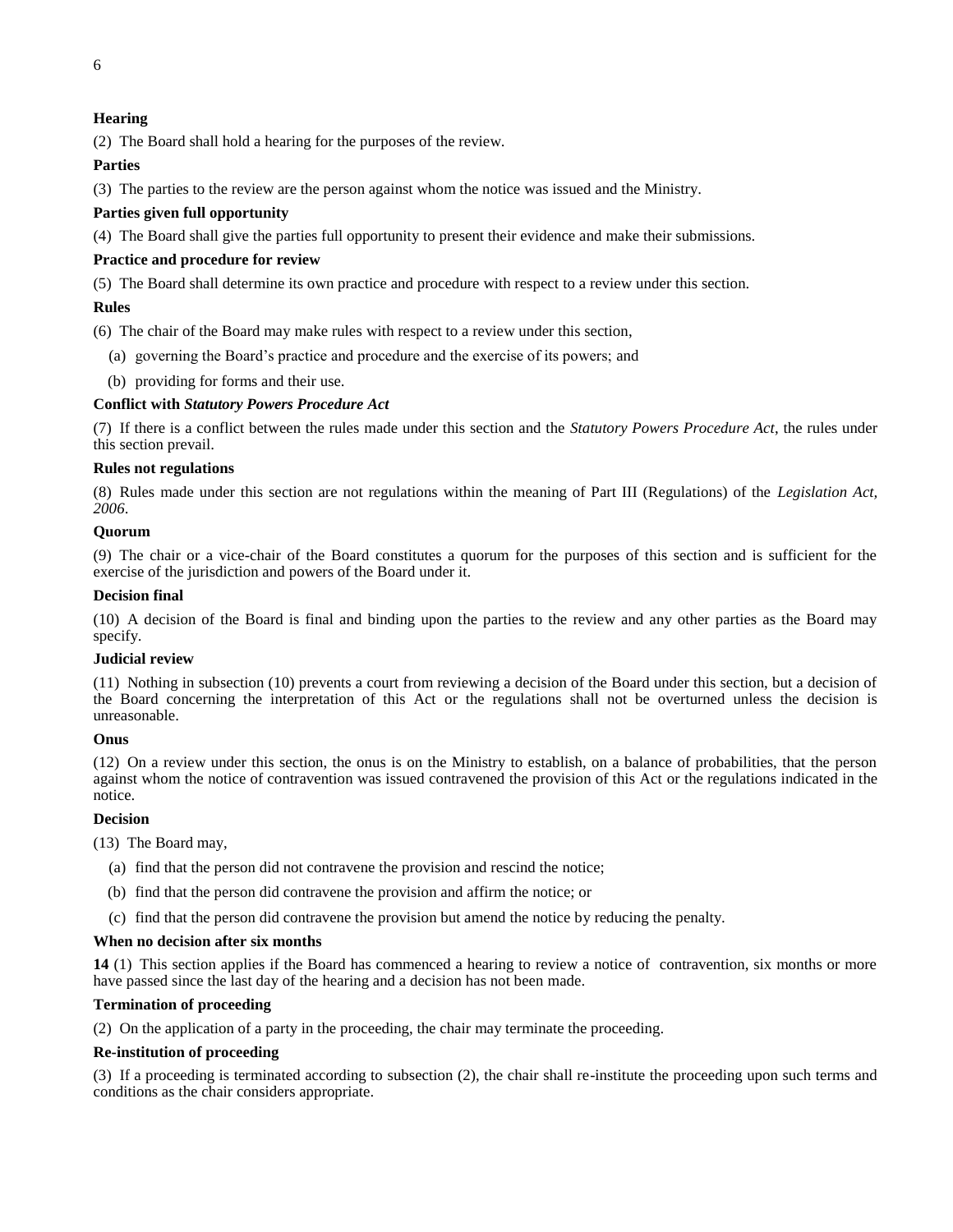#### **Filing of notice of contravention**

<span id="page-8-0"></span>**15** (1) If a notice of contravention has been issued under this Act, a copy of the notice, certified by a compliance officer to be a true copy, may be filed in a court of competent jurisdiction.

#### **Advising of filing**

(2) A compliance officer who files a copy of the notice of contravention shall serve a letter in accordance with the regulations upon the person against whom the order was issued advising the person of the filing.

#### **Notice enforceable**

<span id="page-8-1"></span>(3) A notice of contravention filed under subsection (1) may be enforced in the same manner as a judgment or order of the court.

#### **MISCELLANEOUS**

#### **Limitation period**

<span id="page-8-2"></span>**16** No notice of contravention shall be issued under this Act more than one year after the occurrence of the last act or default upon which the contravention is based.

#### **Persons from Board not compellable**

<span id="page-8-3"></span>**17** (1) Except with the consent of the Board, none of the following persons may be compelled to give evidence in a civil proceeding or in a proceeding before the Board or another board or tribunal with respect to information obtained while exercising their powers or performing their duties under this Act:

- 1. A Board member.
- 2. The registrar of the Board.
- 3. An employee of the Board.

#### **Non-disclosure**

(2) A labour relations officer under the *Labour Relations Act, 1995* who receives information or material under this Act shall not disclose it to any person or body other than the Board unless the Board authorizes the disclosure.

#### **Service of documents**

<span id="page-8-5"></span><span id="page-8-4"></span>**18** Where service of a document on a person is required or permitted under this Act, it is sufficiently served if it is served in accordance with the regulations.

#### **REGULATIONS**

#### **Regulations**

<span id="page-8-6"></span>**19** The Lieutenant Governor in Council may make regulations for carrying out the purposes of this Act and, without restricting the generality of the foregoing, may make regulations,

- (a) respecting any matter that this Act describes as being prescribed by or provided for in the regulations, or that is to be done in accordance with the regulations;
- (b) governing the service of documents;
- (c) defining or clarifying any word or expression used in this Act but not otherwise defined;
- (d) declaring an "Equal Pay Day";
- (e) governing pay transparency reports, including, without being limited to, their content and form;
- (f) governing compliance audits, including requirements on how compliance officers conduct compliance audits and any related inspections and investigations;
- (g) exempting any class of employer from the requirements of this Act;
- (h) governing penalties for contraventions for the purposes of section 12, and without restricting the generality of this power,
	- (i) establishing different penalties or ranges of penalties for different types of contraventions or the method of determining those penalties or ranges,
	- (ii) specifying that different penalties, ranges or methods of determining a penalty or range apply to contraveners who are individuals and to contraveners that are corporations, or
	- (iii) prescribing criteria a compliance officer is required or permitted to consider when imposing a penalty.